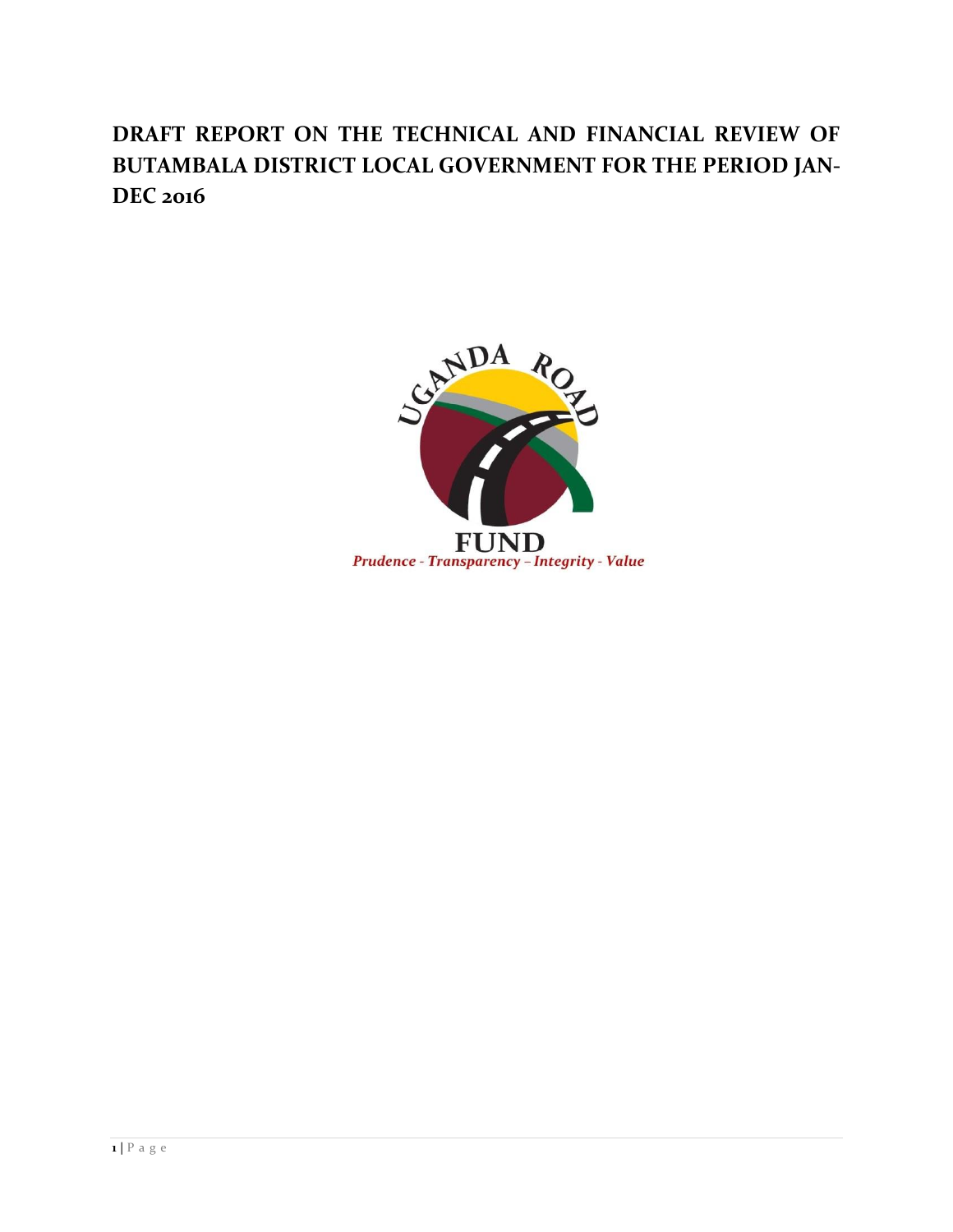## **TABLE OF CONTENTS**

| 1. |      |                                                                    |
|----|------|--------------------------------------------------------------------|
|    | 1.1. |                                                                    |
|    | 1.2. |                                                                    |
|    | 1.3. |                                                                    |
|    | 1.4. |                                                                    |
|    | 1.5. |                                                                    |
|    | 1.6. |                                                                    |
|    | 1.7. |                                                                    |
| 2. |      |                                                                    |
| 3. |      | SPECIFIC TECHNICAL REVIEW FINDINGS ON SELECTED ROADS INSPECTED12   |
|    | 3.1. | Routine mechanised maintenance of Butawuka-Wadduduma road (7.7 km) |
|    | 3.2. |                                                                    |
|    | 3.3. | Routine mechanised maintenance of Bulugu-Mugavu road (11 km) 14    |
| 4. |      |                                                                    |
|    | 4.1  |                                                                    |
|    | 4.1. |                                                                    |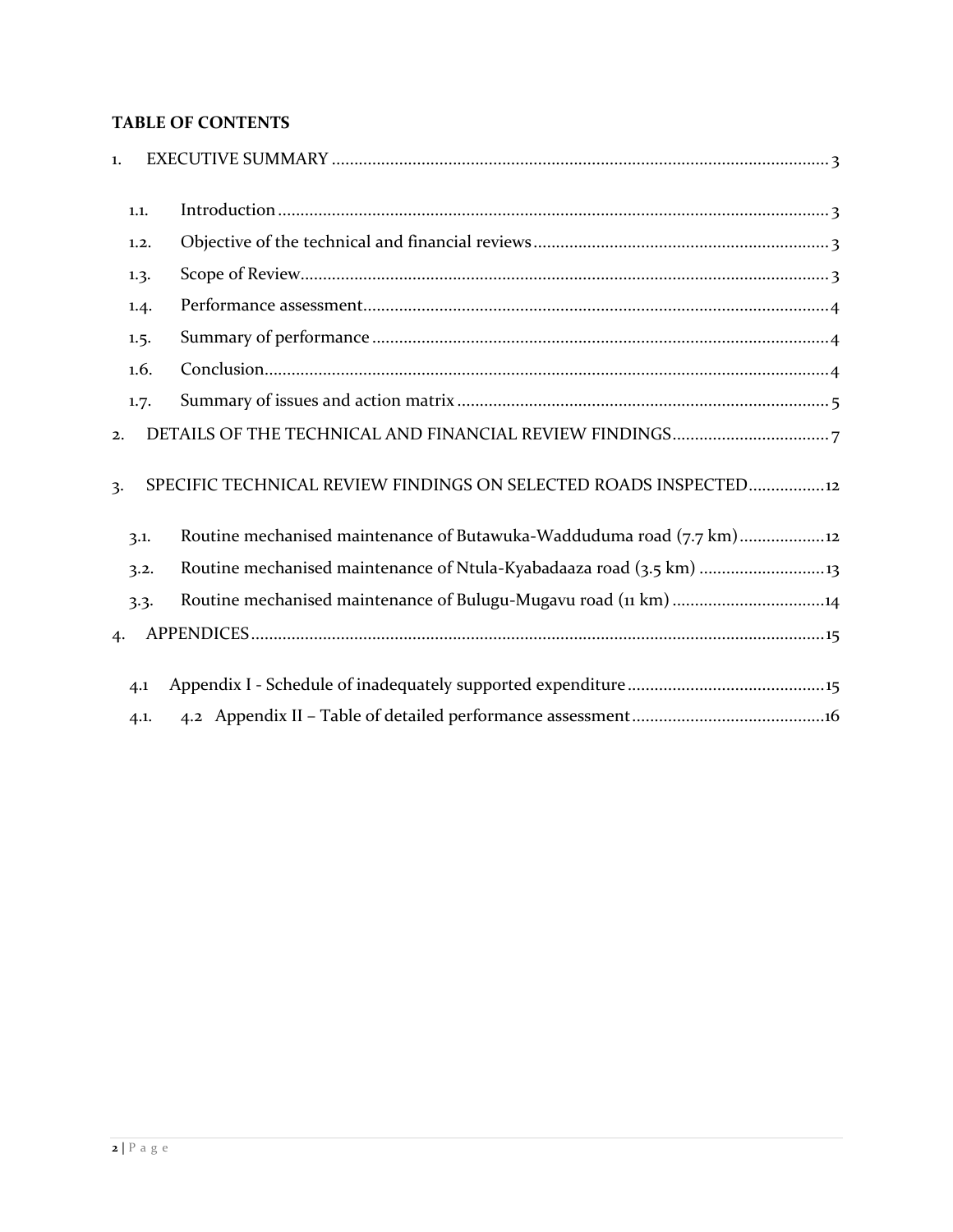## **REPORT ON THE TECHNICAL AND FINANCIAL REVIEW OF BUTAMBALA DISTRICT LOCAL GOVERNMENT FOR THE PERIOD JAN-DEC 2016**

#### <span id="page-2-1"></span><span id="page-2-0"></span>**1. EXECUTIVE SUMMARY 1.1. Introduction**

The Uganda Road Fund Act 2008 established the Uganda Road Fund (URF) for the purpose of financing routine and periodic maintenance of public roads; to facilitate the delivery of road maintenance services; to provide for the management of the Fund; and for other related matters.

The objectives are:

- To finance the routine and periodic maintenance of public roads in Uganda;
- To ensure that public roads are maintained at all times; and
- To advise the Minister, in consultation with the Minister responsible for roads and the Minister responsible for local governments on; the preparation, efficient and effective implementation of the Annual Road Maintenance Programme; and the control of overloading of vehicles on public roads.

#### **1.2. Objective of the technical and financial reviews**

<span id="page-2-2"></span>The Uganda Road Fund performed a technical and financial review of road maintenance projects in Butambala District for the period January to December 2016. The purpose of the review was to provide assurance to the URF Board that funds disbursed in the period under review were utilised in accordance with the provisions in the work plans, performance agreements and the URF Act. Furthermore, the review aimed to verify that the use of such resources was efficient, effective and with due regard to economy and transparency.

The specific objectives of the review were:

- To establish financial propriety in management of URF funds;
- To establish the extent of compliance with laws, regulations, guidelines, performance agreements and work plans in fund management, procurement and program implementation;
- To determine the extent to which funded works and services were executed by Butambala District; and
- To determine effectiveness of oversight and support organs such as District Roads Committee (DRC), Internal Audit on work plans and programs of Butambala District.

#### **1.3. Scope of Review**

<span id="page-2-3"></span>The review was carried out based on the relevant laws and regulations including but not limited to:

- a) The Uganda Road Fund Act 2008;
- b) The Public Finance Management Act 2015;
- c) The Public Procurement and Disposal of Public Assets Act 2003;
- d) The Internal Audit Manual of the Uganda Road Fund;
- e) The Finance and Accounting Manual of the Uganda Road Fund;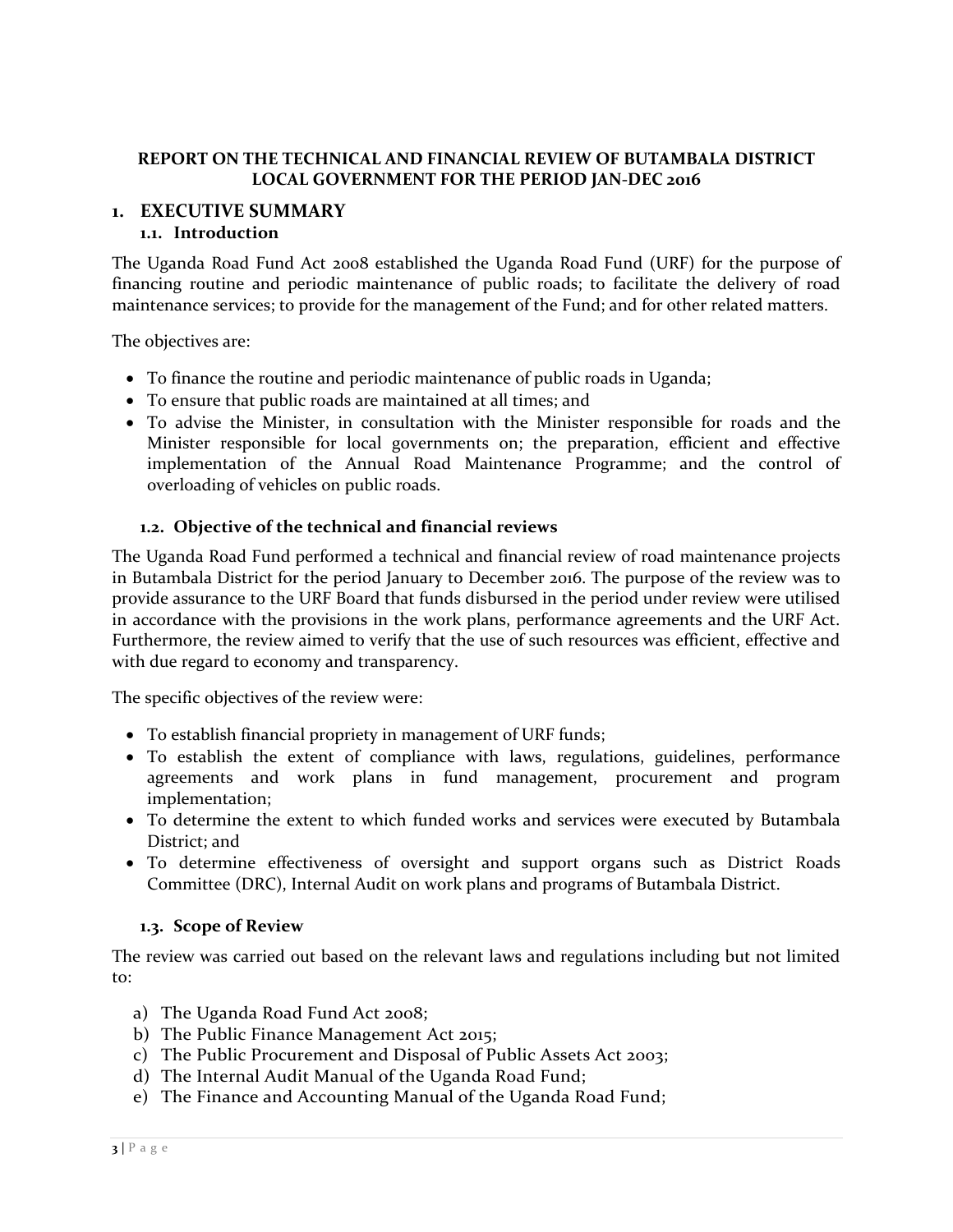- f) One Year Road Maintenance Plans for FY2015/16 and FY2016/17;
- g) Performance agreements for FY2015/16 and FY2016/17; and
- h) Other standards of sound professional practice.

The budget of the District for the periodic under review was **UGX 871,516,400/=** which was planned to finance the activities summarised below in:

|                  | Routine             | <b>Routine</b>      | Periodic           | <b>Mechanical</b> | Other        |               |
|------------------|---------------------|---------------------|--------------------|-------------------|--------------|---------------|
|                  | Manual              | <b>Mechanised</b>   | Maintenance        | Imprest           | <b>Works</b> | <b>Totals</b> |
| Butambala DLG    | 48,254,000 (604 KM) | 57,754,000 (37 KM)  | 79,609,000 (5 KM)  | 78,510,600        | 8,349,600    | 272,477,200   |
| Gombe TC         | 24,602,000 (166 KM) | 10,000,000 $(3 KM)$ | 506,400,000 (87km) | 16,000,000        | 16,292,200   | 573,294,200   |
| Butambala CARs   | 25,745,000 (12 KM)  |                     |                    |                   |              | 25,745,000    |
| <b>Sub Total</b> | 98,601,000          | 67,754,000          | 586,009,000        | 94,510,600        | 24,641,800   | 871,516,400   |

#### **1.4. Performance assessment**

<span id="page-3-0"></span>This report presents performance of the agency during the period, identifying the critical exceptions in governance, financial management, procurement, project implementation and reporting that need to be addressed. The agency was rated and scored in the various performance areas against a standard scale as defined below:

| Overall performance rating (%) |                |  |  |  |
|--------------------------------|----------------|--|--|--|
| $0 - 24$                       | Unsatisfactory |  |  |  |
| $25 - 49$                      | Weak           |  |  |  |
| $50 - 74$                      | Adequate       |  |  |  |
| 75-100                         | Good           |  |  |  |

The report also includes suggested recommendations and proposed way forward.

#### **1.5. Summary of performance**

<span id="page-3-1"></span>The table below summarises the district performance in the various areas reviewed by the audit team. Details of the assessment are attached in Appendix II.

| No.            | <b>Performance Area</b>        | Weight<br>$\%$ | <b>Aggregate</b><br>Score $(\%)$ |
|----------------|--------------------------------|----------------|----------------------------------|
| ı              | Planning and Budgeting         | 20             | 11                               |
| $\mathcal{D}$  | <b>Procurement Processes</b>   | 8              | oο                               |
| 3              | Project Management and Control | 30             | $15 \,$                          |
| $\overline{4}$ | <b>Actual Works Done</b>       | 25             | 14                               |
| 5              | Oversight                      | 10             | 05                               |
| 6              | <b>Agency Capacity</b>         | 7              | 04                               |
|                | Total                          | 100            |                                  |

#### **1.6. Conclusion**

<span id="page-3-2"></span>Based on the evaluation of the function areas highlighted above, the performance of the district is rated at 49**%** which is **weak**. Management needs to put in place an appropriate action plan to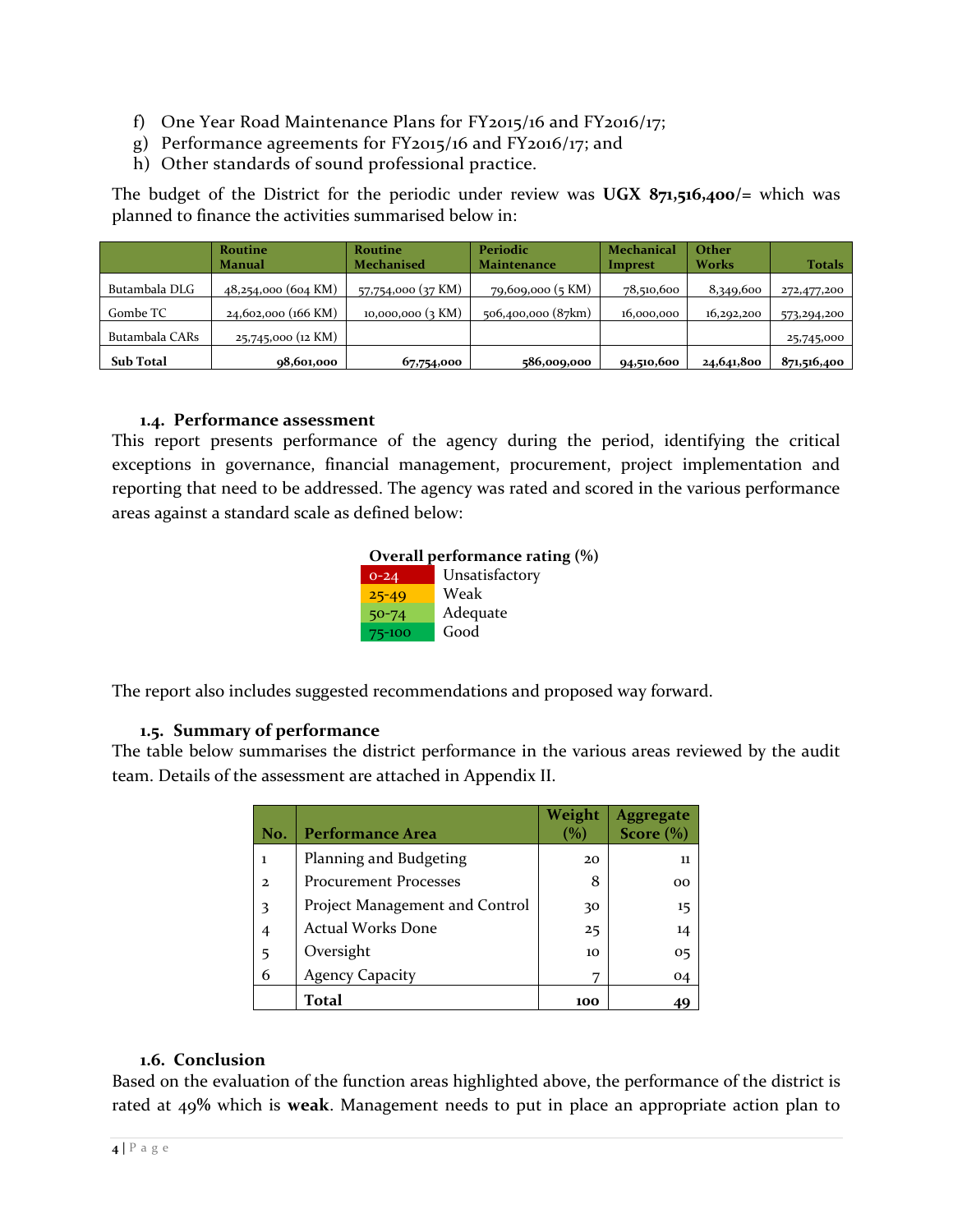address the issues noted and ensure effective utilisation of URF's funds and safeguard the assets of the district in future.

| <i><u><b>Issue</b></u></i> | 50<br>of issues and action matrix                                                                                                                                                                                                                                                              | <b>Action Required</b>                                                                                                                                                                                                                                     | <b>Action</b> | <b>Deadline</b>         |
|----------------------------|------------------------------------------------------------------------------------------------------------------------------------------------------------------------------------------------------------------------------------------------------------------------------------------------|------------------------------------------------------------------------------------------------------------------------------------------------------------------------------------------------------------------------------------------------------------|---------------|-------------------------|
|                            |                                                                                                                                                                                                                                                                                                |                                                                                                                                                                                                                                                            | by            |                         |
| 1.                         | Inadequate<br>oversight<br>road<br>over<br>maintenance by the DRC.                                                                                                                                                                                                                             | To conduct quarterly DRC meetings to<br>provide oversight on road maintenance<br>activities.                                                                                                                                                               | CAO           | Immediate               |
| 2.                         | Deviation from engineering design and<br>implementation standards and practices:<br>Inadequate<br>quality<br>control<br>a.<br>procedures<br>Failure to install project information<br>b.<br>signage<br>Failure to construct mitre drains on<br>C.<br>implemented projects<br>Lack of RMM<br>d. | · To start conducting quality control<br>tests for construction materials<br>• To install signage on all road projects<br>· Follow standard road construction<br>methods in project implementation<br>• Recruit and manage road gangs for<br>effective RMM | CAO           | Effective FY<br>2017/18 |
| $\overline{3}$             | Failure<br>maintain<br>records<br>and<br>to<br>the<br>following<br>information<br>for<br>key<br>functions and activities:<br>Records to track budget performance<br>a.<br>for projects<br>Expenditure<br>analysis to funding<br>b.<br>source<br>c.                                             | To maintain the requisite records to<br>enable<br>tracking<br>of<br>funds<br>and<br>implementation of projects.                                                                                                                                            | CAO           | Immediate               |
| 4.                         | Lack of independence during<br>the<br>preparation of financial accountability<br>report                                                                                                                                                                                                        | independence<br>Ensure<br>during<br>the<br>preparation of accountability reports.                                                                                                                                                                          | CAO           | Immediate               |
| 5.                         | Lack of a unit rates schedule                                                                                                                                                                                                                                                                  | derive<br>for<br>To<br>unit<br>rates<br>road<br>maintenance activities and draw up a<br>schedule                                                                                                                                                           | CAO           | Effective FY<br>2017/18 |
| 6.                         | Inadequacies<br>the<br>in<br>procurement<br>functions<br>Lack of procurement plan and<br>a.<br>List of prequalified list of<br>suppliers<br>Lack of procurement records for<br>b.<br>the supply of road maintenance<br>materials and hire of equipment<br>Usurping powers of the PDU.<br>c.    | The<br>district<br>should<br>follow<br>the<br>provisions of the PPDA Act while<br>undertaking<br>its<br>of<br>procurement<br>supplies for maintenance works.                                                                                               | CAO           | Immediate               |
| 7.                         | maintain project specific<br>Failure to<br>documents                                                                                                                                                                                                                                           | Include final accounts that are specific<br>to road projects implemented.                                                                                                                                                                                  | CAO           | Immediate               |
|                            | 8. Lack of capacity to implement road<br>maintenance programs                                                                                                                                                                                                                                  | • To ensure adequate staffing levels at<br>all times.<br>• Lobby for<br>funding from<br>more                                                                                                                                                               | CAO           | Continuous              |

## <span id="page-4-0"></span>**1.7. Summary of issues and action matrix**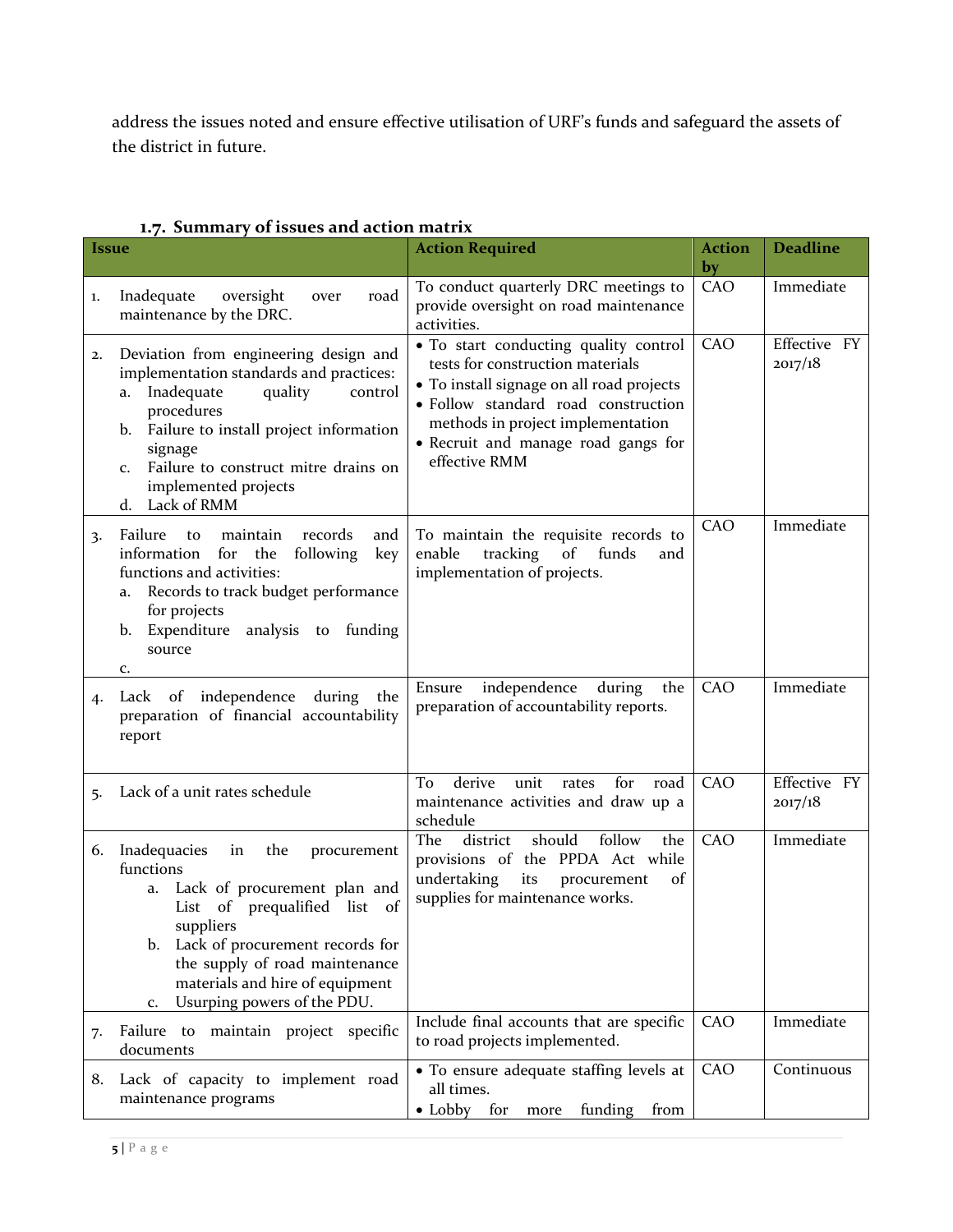| <b>Issue</b>                                                                                                                                                                             |                           | <b>Action Required</b>                                                          |                 |        |            |           | Action<br>by | <b>Deadline</b>                                                |
|------------------------------------------------------------------------------------------------------------------------------------------------------------------------------------------|---------------------------|---------------------------------------------------------------------------------|-----------------|--------|------------|-----------|--------------|----------------------------------------------------------------|
| Inadequate staffing levels<br>a.<br>Inadequate funds to effectively<br>b.<br>address all road maintenance needs                                                                          |                           | MoFPED<br>maintenance needs.                                                    | to              | bridge | the        | road      | <b>URF</b>   |                                                                |
| Poor financial management records<br><b>Q.</b><br>including:<br>Diversion of road maintenance<br>$a_{\perp}$<br>funds amounting<br>$5,876,088/=$<br>b. Payment of<br>allowances to staff | UGX<br>to<br>road<br>gang | Provide explanations to the anomalies<br>and<br>ensure<br>management procedures |                 | proper |            | financial | CAO          | By<br>end<br>0t<br>30 <sup>th</sup><br>June<br>2017            |
| Inadequately<br>supported<br>10.<br>amounting to UGX 21,205,000/=.                                                                                                                       | expenditure               | To<br>documents for the funds                                                   | account/provide |        | supporting |           | CAO          | By<br>end<br><sub>of</sub><br>30 <sup>th</sup><br>June<br>2017 |
| Non provision of internal audit reports<br>11.<br>for review.                                                                                                                            |                           | To provide internal reports for review.                                         |                 |        |            |           | CAO          | Immediate                                                      |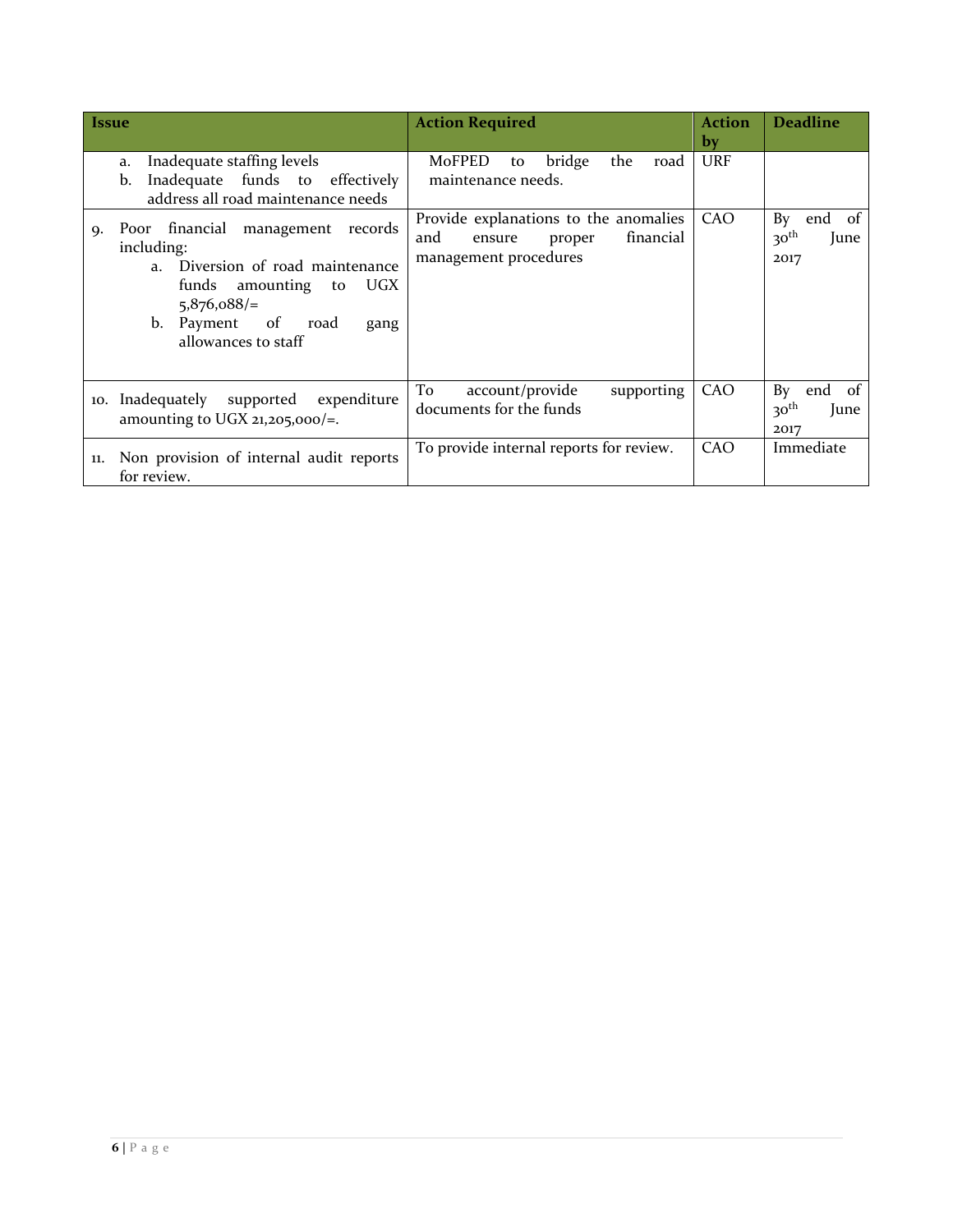<span id="page-6-0"></span>

| <b>AREA</b>                                                                                                                                                                             |                                                                                                                                                                                                                                                                                                       |                      |                                                  | <b>STATEMENT OF CONDITION/FINDING</b>                                                                                                                                                                        | <b>IMPLICATION</b>                                                                                                                                                                   | <b>RECOMMENDATIONS</b>                                                                                                                                         |
|-----------------------------------------------------------------------------------------------------------------------------------------------------------------------------------------|-------------------------------------------------------------------------------------------------------------------------------------------------------------------------------------------------------------------------------------------------------------------------------------------------------|----------------------|--------------------------------------------------|--------------------------------------------------------------------------------------------------------------------------------------------------------------------------------------------------------------|--------------------------------------------------------------------------------------------------------------------------------------------------------------------------------------|----------------------------------------------------------------------------------------------------------------------------------------------------------------|
| <b>PLANNING AND</b><br><b>BUDGETING</b>                                                                                                                                                 | $\checkmark$ Annual work plans<br>The annual work plans for the FY2015/16 and FY2016/17 were in place<br>and submitted to the URF. However, the following observations were<br>noted:<br>o A schedule of unit rates for formulation of the annual work<br>plan were not availed.                      |                      |                                                  |                                                                                                                                                                                                              | Lack of a unit rates schedule<br>makes assessment of the<br>of<br>reasonableness<br>road<br>maintenance<br>costs<br>impossible                                                       | The district should derive unit<br>rates to guide its planning and<br>implementation<br>project<br>process and attached to the<br>work plans submitted to URF. |
|                                                                                                                                                                                         | <b>Budget performance monitoring</b><br>✓                                                                                                                                                                                                                                                             |                      |                                                  | The data on budget performance was not availed during the review.<br>Extraction of information was difficult because the financial records<br>do not analyse costs based on the activities in the work plan. | This prohibits tracking of the<br>work plan and performance                                                                                                                          | The agency should regularly<br>track its performance and<br>budget in order to guide the<br>decision making processes.                                         |
| <b>PROCUREMENT</b><br><b>OF SUPPLIES</b>                                                                                                                                                | $\checkmark$ Procurement plan and records<br>The audit team was not availed with the procurement plan, list of<br>prequalified providers and procurement records for the supply of fuel,<br>culverts, hire of equipment used in road maintenance activities for<br>the period under review for audit. |                      |                                                  |                                                                                                                                                                                                              | The review team was unable<br>to determine whether the<br>district followed the PPDA<br>guidelines<br>and<br>laws<br>in<br>relation to procurement of<br>road maintenance materials. | The Accounting officer should<br>explain the anomaly and<br>provide procurement records<br>for review.                                                         |
| The review also noted instances below where the user department<br>usurped the procurement function by directly advancing funds to<br>staff for purchase of road maintenance materials. |                                                                                                                                                                                                                                                                                                       |                      | This violates the provisions<br>of the PPDA Act. | The district should follow the<br>provisions of the PPDA Act<br>while<br>undertaking<br>its<br>procurements supplies<br>for<br>maintenance works.                                                            |                                                                                                                                                                                      |                                                                                                                                                                |
|                                                                                                                                                                                         | Beneficiary                                                                                                                                                                                                                                                                                           | PV<br>N <sub>o</sub> | Amount                                           | Purpose                                                                                                                                                                                                      |                                                                                                                                                                                      |                                                                                                                                                                |
|                                                                                                                                                                                         | Wasswa Wilson                                                                                                                                                                                                                                                                                         | 01.01.16             | 975,000                                          | Purchase<br>of<br>sheer<br>pins<br>and<br>equipment                                                                                                                                                          |                                                                                                                                                                                      |                                                                                                                                                                |
|                                                                                                                                                                                         | Wasswa Wilson<br>Wasswa Wilson                                                                                                                                                                                                                                                                        | 03.04.16<br>02.09.16 | 630,000<br>975,000                               | Oil for grader<br>$\sigma$<br>sheer<br>Purchase<br>pins<br>and                                                                                                                                               |                                                                                                                                                                                      |                                                                                                                                                                |
|                                                                                                                                                                                         | Kanyiga Geoffrey                                                                                                                                                                                                                                                                                      | 05.09.16             | 980,000                                          | equipment<br>Rubber rapper, inner tyre and 20ltres<br>of fuel                                                                                                                                                |                                                                                                                                                                                      |                                                                                                                                                                |

## **2. DETAILS OF THE TECHNICAL AND FINANCIAL REVIEW FINDINGS**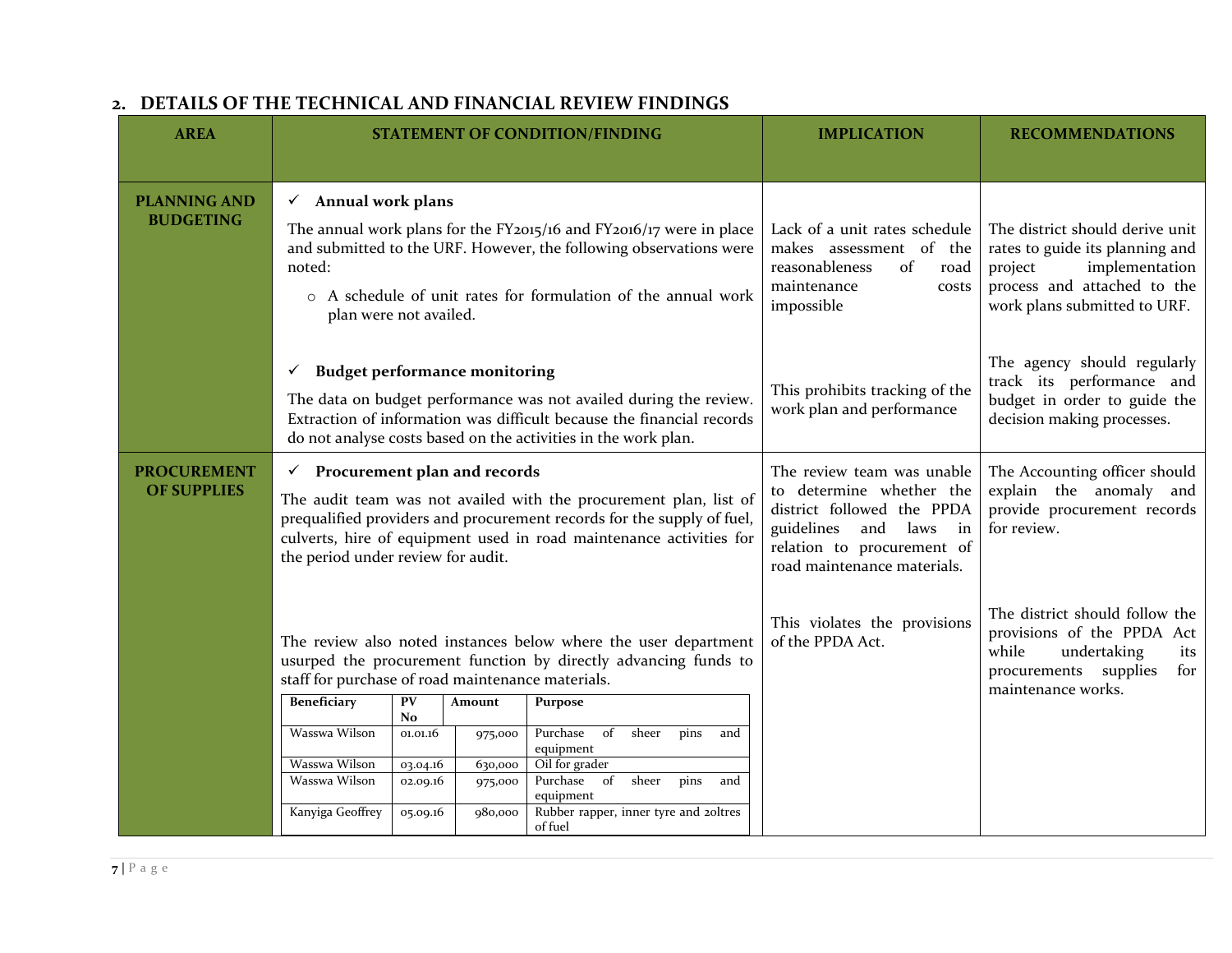| <b>AREA</b>                                               | <b>STATEMENT OF CONDITION/FINDING</b>                                                                                                                                                                                                                                                                                                                                                                                                                                                                                                                             | <b>IMPLICATION</b>                                                                                                           | <b>RECOMMENDATIONS</b>                                                                                                                                              |
|-----------------------------------------------------------|-------------------------------------------------------------------------------------------------------------------------------------------------------------------------------------------------------------------------------------------------------------------------------------------------------------------------------------------------------------------------------------------------------------------------------------------------------------------------------------------------------------------------------------------------------------------|------------------------------------------------------------------------------------------------------------------------------|---------------------------------------------------------------------------------------------------------------------------------------------------------------------|
|                                                           | Wasswa Wilson<br>Repair of end bits of grader<br>03.09.16<br>950,000<br>Fuel for swamp filling<br>Wasswa Wilson<br>5,787,000<br>04.03.16                                                                                                                                                                                                                                                                                                                                                                                                                          |                                                                                                                              |                                                                                                                                                                     |
| <b>PROJECT</b><br><b>MANAGEMENT</b><br><b>AND CONTROL</b> | $\checkmark$ Inadequate quality and cost control procedures<br>Clause 9 (e) of the performance agreements stipulates that the<br>designated agencies must ensure that all maintenance works are<br>conducted in accordance with quality standards.<br>Butambala DLG failed to implement adequate quality control<br>procedures. For example, there were no records of quality tests<br>conducted on materials such as gravel utilised for the construction<br>works and neither was there any record of quality tests conducted<br>during project implementation. | • Value for money cannot<br>be ascertained due to<br>uncertainty<br>the<br>on<br>quality of materials used.                  | All works should be executed<br>in accordance with acceptable<br>standards in relation to<br>design, documentation and<br>testing suitability of materials<br>used. |
|                                                           | Project management documentation<br>$\checkmark$<br>Butambala DLG took an effort to maintain project budgeting tools<br>such as the engineers' estimates. However, it lacked key project<br>implementation documents such as records of measurement of actual<br>works done at completion (final accounts) for the implemented<br>projects.                                                                                                                                                                                                                       | There is poor project<br>implementation control.<br>There is a possibility of<br>misuse of funds and poor<br>accountability. | <b>DLG</b><br>Butambala<br>should<br>improve project management<br>documentation and include<br>final accounts that are specific<br>to road projects implemented.   |
| <b>FINANCIAL</b><br><b>MANAGEMENT</b><br><b>RECORDS</b>   | Inadequately supported expenditure<br>$\checkmark$<br>Contrary to S181 of the Treasury Accounting Instructions, payments<br>amounting to UGX 21,205,000/= lacked vital supporting documents.<br>Summary is in <i>appendix I attached</i> .<br>Discrepancies in accountability records and reports<br>✓                                                                                                                                                                                                                                                            | There is a risk of funds being<br>used for activities that they<br>were not intended for.                                    | <b>DLG</b><br>Butambala<br>should<br>account for the funds                                                                                                          |
|                                                           | <b>Section 5 (b)</b> (i) of the performance agreement requires the DA to<br>provide comprehensive and satisfactory accountability reports for<br>the funds disbursed in a form prescribed by URF. A review of the                                                                                                                                                                                                                                                                                                                                                 |                                                                                                                              |                                                                                                                                                                     |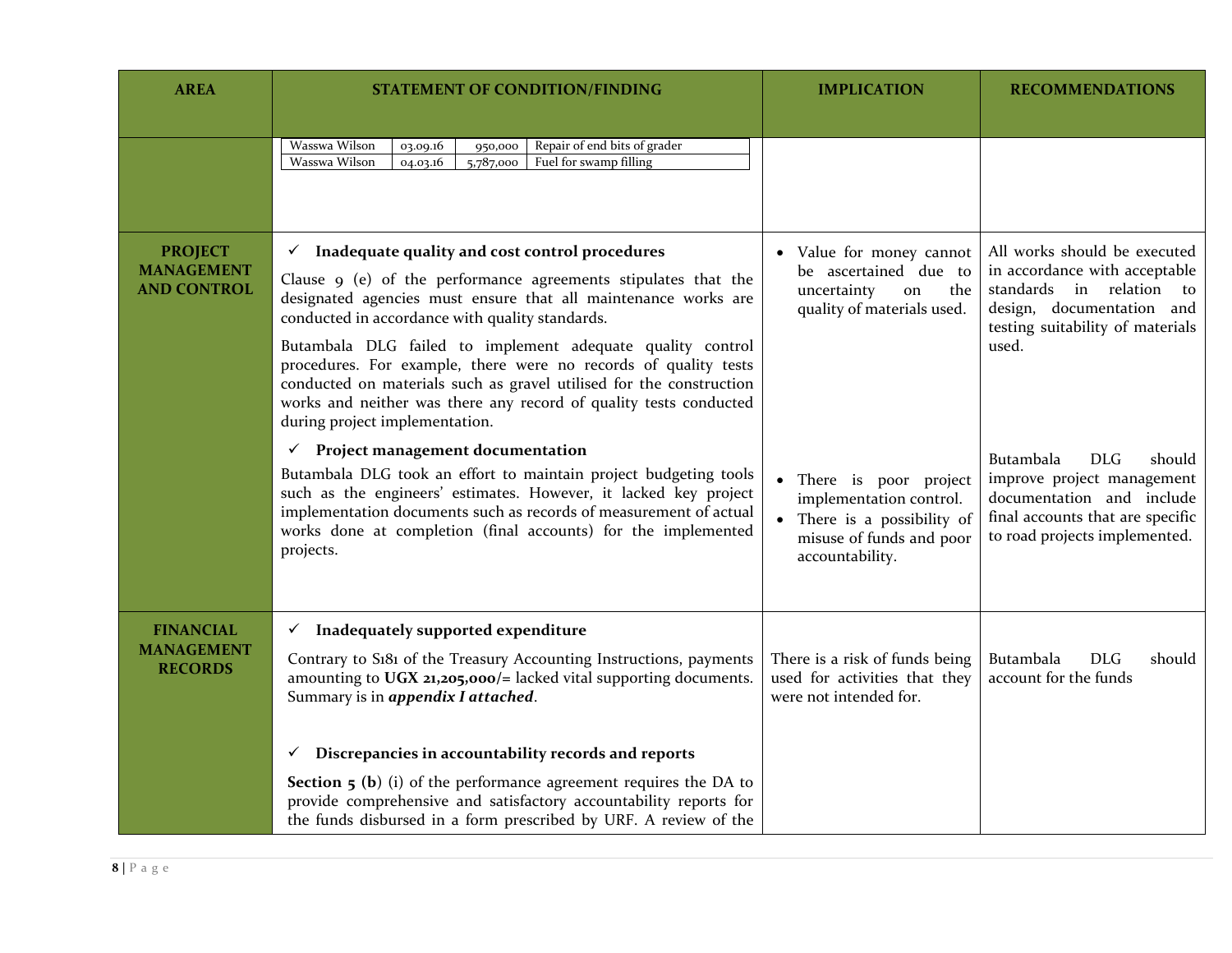| <b>AREA</b>                           | <b>STATEMENT OF CONDITION/FINDING</b>                                                                                                                                                                                                                                                                                                                             | <b>IMPLICATION</b>                                                                                                      | <b>RECOMMENDATIONS</b>                                                                                        |
|---------------------------------------|-------------------------------------------------------------------------------------------------------------------------------------------------------------------------------------------------------------------------------------------------------------------------------------------------------------------------------------------------------------------|-------------------------------------------------------------------------------------------------------------------------|---------------------------------------------------------------------------------------------------------------|
|                                       |                                                                                                                                                                                                                                                                                                                                                                   |                                                                                                                         |                                                                                                               |
|                                       | accountability records revealed the following:<br>The financial accountability reports for $2^{nd}$ half of FY 15-16<br>$\circ$<br>and 1st half of Q1-Q2 FY 16-17 were prepared and signed off by<br>the District Engineer and not the Head of Finance.                                                                                                           | This<br>undermines<br>independence of functions in<br>financial<br>and<br>technical<br>management.                      | Financial<br>accountability<br>reports should be prepared<br>and signed off by the Head of<br>Finance.        |
|                                       | The details of URF expenditure recorded in the source<br>$\circ$<br>records like the cash book were commingled with<br>expenditure from other funding sources.                                                                                                                                                                                                    | Accuracy<br>expenditure<br>of<br>recorded<br>in<br>the<br>accountability reports could<br>not be assessed.              | The agency should always<br>maintain a summary of URF<br>expenditure recorded in the<br>cash book for review. |
|                                       | Payment of allowances to road gangs<br>$\checkmark$                                                                                                                                                                                                                                                                                                               |                                                                                                                         |                                                                                                               |
|                                       | The review noted instances of transactions amounting to UGX<br>19,500,000/= being allowances to road gangs advanced directly to<br>staff instead of the beneficiaries. There is no evidence that the direct<br>beneficiaries received their respective allowances.                                                                                                | Funds may have been utilised<br>on personal activities                                                                  | The Accounting officer should<br>always ensure allowances are<br>paid directly to the road<br>gangs.          |
|                                       | Diversion of URF road maintenance funds<br>✓<br>A review of the road maintenance expenditure for the period under<br>audit revealed that UGX $5,876,088/$ = under voucher no.06.11.16 was<br>used to repair NAADS motor vehicle number UAJ 974X. This is a<br>non-qualifying expenditure as per the performance agreement<br>signed between URF and the district. | This<br>leads<br>reduced<br>to<br>the required<br>attention to<br>road<br>maintenance<br>interventions in the district. | This Accounting office should<br>refund the money diverted<br>road<br>maintenance<br>into<br>activities.      |
| <b>EVALUATION OF</b>                  | $\checkmark$ Physical inspection of projects                                                                                                                                                                                                                                                                                                                      |                                                                                                                         |                                                                                                               |
| <b>PROJECTS</b><br><b>IMPLEMENTED</b> | Clause 9 (k) of the performance agreements required Butambala DLG<br>to install appropriate signage at the beginning and end of every road<br>on all road works under URF funding. The signage should show road<br>name, funder, financial year, length of the road, activity being                                                                               | This<br>implies<br>lack<br>of<br>compliance with guidelines<br>and<br>performance                                       | Butambala DLG should place<br>signage on all major projects<br>as a standard practice.                        |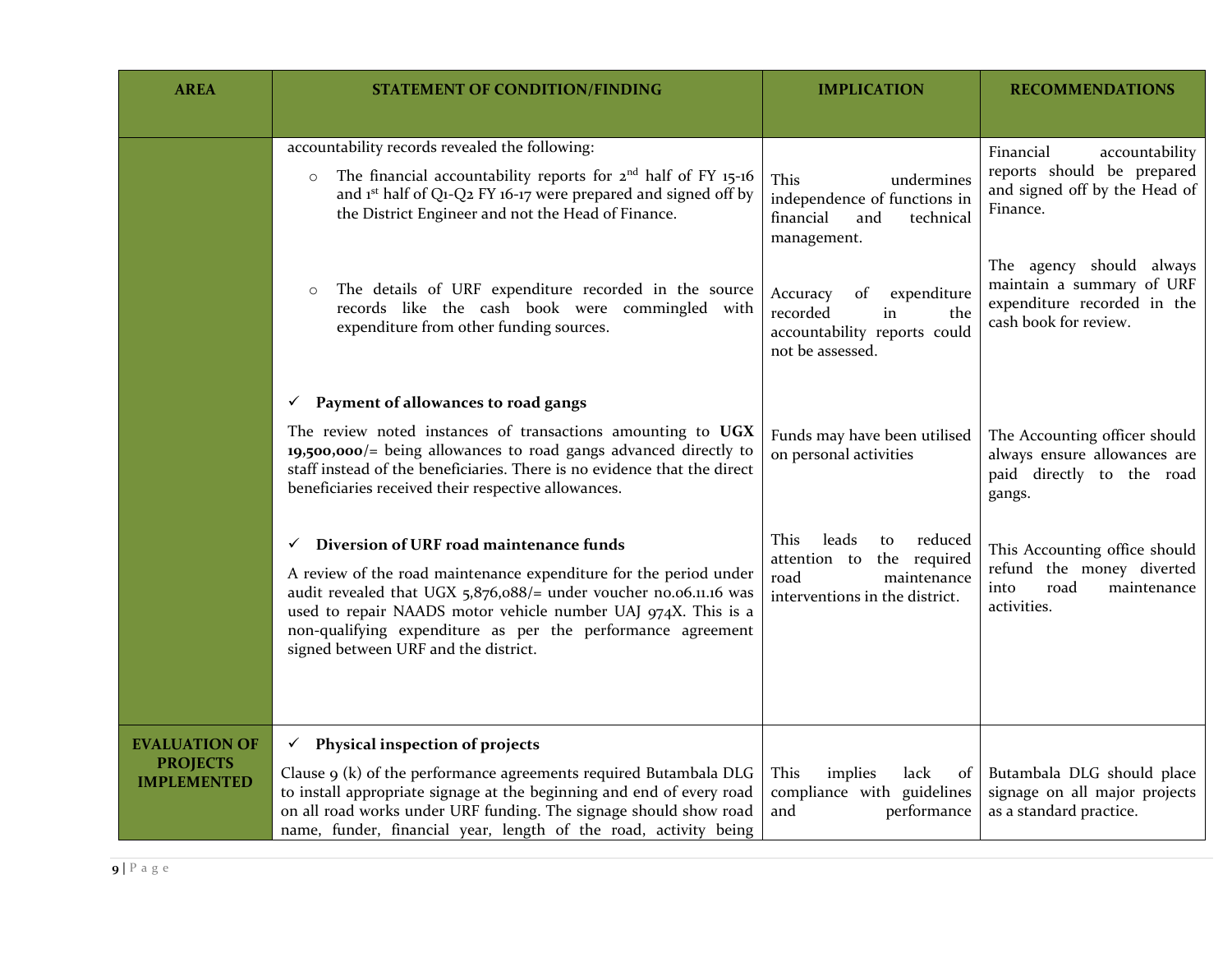| <b>AREA</b>      | <b>STATEMENT OF CONDITION/FINDING</b>                                                                                                                                                                                                                                                                                                                | <b>IMPLICATION</b>                                                                                                                                                                                                              | <b>RECOMMENDATIONS</b>                                                                                                                                                                                                     |
|------------------|------------------------------------------------------------------------------------------------------------------------------------------------------------------------------------------------------------------------------------------------------------------------------------------------------------------------------------------------------|---------------------------------------------------------------------------------------------------------------------------------------------------------------------------------------------------------------------------------|----------------------------------------------------------------------------------------------------------------------------------------------------------------------------------------------------------------------------|
|                  | undertaken and the road management type. Butambala DLG did not<br>install any signage on all the district roads that were inspected.<br>Field inspections further revealed that all roads were constructed with<br>inadequate drainage provisions such as mitre drains and culverts and<br>routine manual maintenance was generally underperforming. | agreements.<br>Risk of extended damage on<br>the road asset value hence<br>increased maintenance costs                                                                                                                          | Butambala DLG should follow<br>standard<br>construction<br>methods for road works.<br>Recruit and manage road<br>gangs for effective RMM                                                                                   |
| <b>OVERSIGHT</b> | Oversight over road maintenance projects<br>$\checkmark$<br>Section 10(b) of the Performance agreements requires the DA to<br>granting URF access to the DRC activities for the period under review.<br>Details of work done by the DRC were not availed for review.                                                                                 | It is not possible to ascertain<br>whether the District Roads<br>Committee<br>provided<br>adequate<br>oversight<br>and<br>planning<br>during<br>the<br>implementation<br>of<br>road<br>maintenance activities within<br>the DA. | The Accounting officer should<br>always ensure at least a<br>roads<br>District<br>committee<br>meeting is convened<br>every<br>quarter to discuss<br>road<br>maintenance related activities<br>as mandated by the URF act. |
|                  | The reviewed team was not availed with the internal audit reports on<br>road maintenance activities for review.                                                                                                                                                                                                                                      | It is not possible to ascertain<br>whether there was adequate<br>oversight<br>during<br>the<br>implementation of URF road<br>maintenance projects in the<br>DA.                                                                 | The Accounting officer should<br>adequate oversight<br>ensure<br>during the implementation of<br><b>URF</b><br>road<br>maintenance<br>projects in the DA.                                                                  |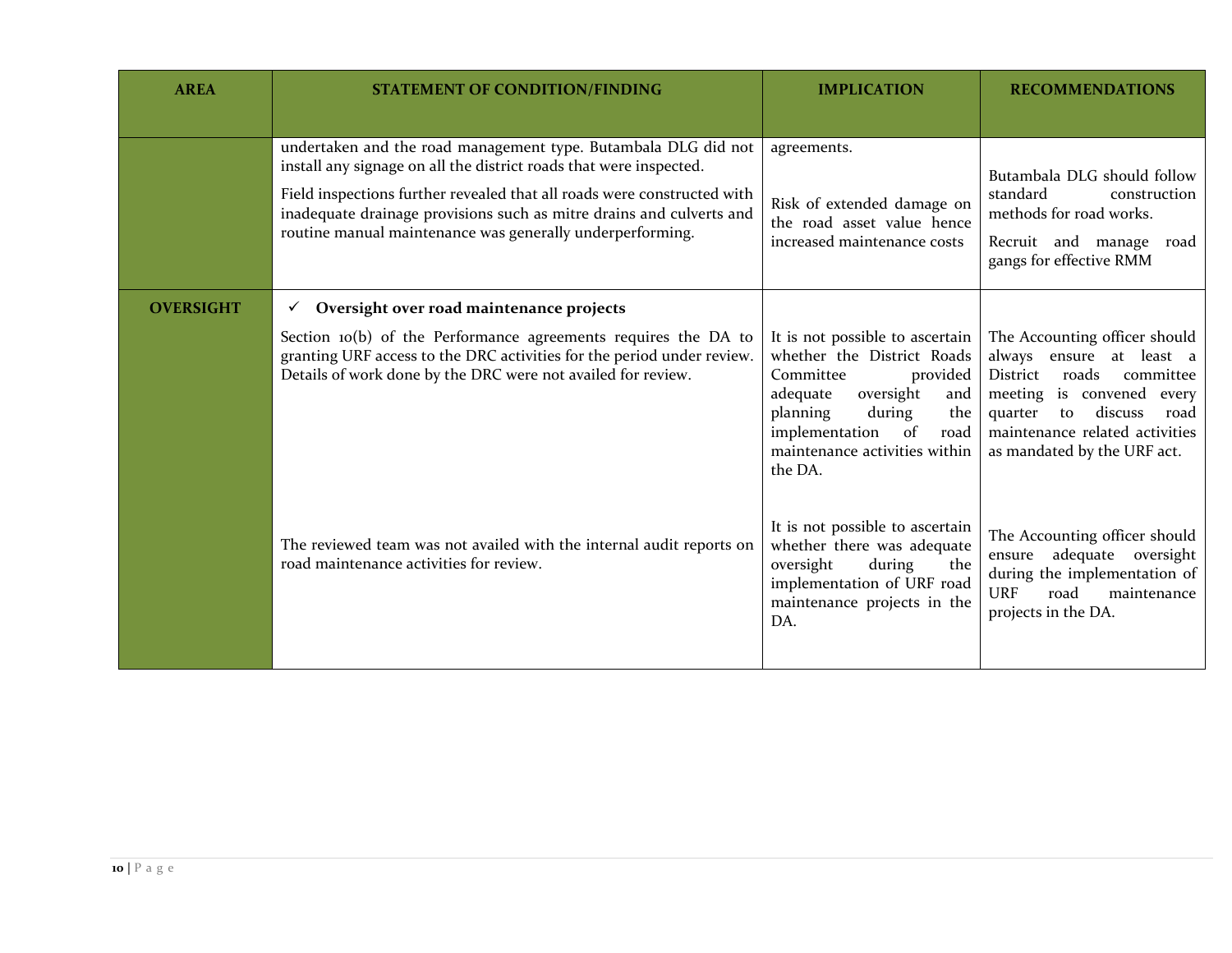| <b>AREA</b>     | <b>STATEMENT OF CONDITION/FINDING</b>                                                                                                                                                                                                                                                             | <b>IMPLICATION</b>                                                                                                                      | <b>RECOMMENDATIONS</b>                                                                       |
|-----------------|---------------------------------------------------------------------------------------------------------------------------------------------------------------------------------------------------------------------------------------------------------------------------------------------------|-----------------------------------------------------------------------------------------------------------------------------------------|----------------------------------------------------------------------------------------------|
| <b>CAPACITY</b> | $\checkmark$ Staffing<br>Butambala DLG has a technician in place for the District engineer and<br>a roads inspector. Therefore, the staffing levels are inadequate for the<br>implementation of the road maintenance programs.                                                                    | Improper<br>planning<br>and<br>inability<br>to<br>properly<br>implement road maintenance<br>programs by Butambala DLG                   | Butambala DLG should ensure<br>adequate staffing levels at all<br>times.                     |
|                 | $\checkmark$ Funding<br>Preliminary estimates indicate that Butambala DLG requires UGX<br>500M as funding to achieve satisfactory performance of its road<br>maintenance programs. However, currently the agency has an<br>indicative planning figure of UGX $272M$ /= which is 54% of the needs. | Inability of the agency to<br>adequately fund its road<br>maintenance needs hence<br>extended damage to the<br>existing infrastructure. | URF should lobby for more<br>funding from MoFPED to<br>bridge the road maintenance<br>needs. |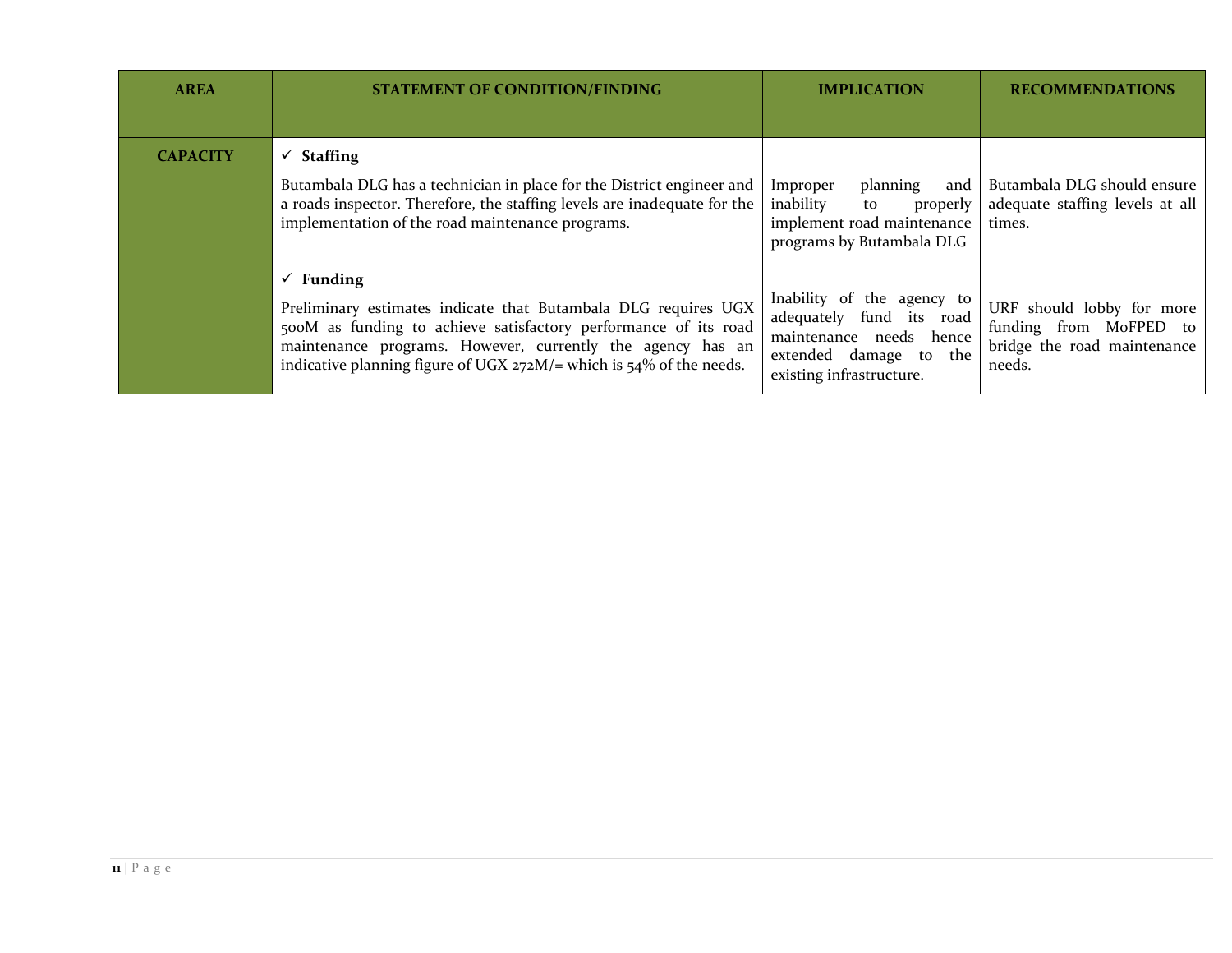#### <span id="page-11-1"></span><span id="page-11-0"></span>**3. SPECIFIC TECHNICAL REVIEW FINDINGS ON SELECTED ROADS INSPECTED 3.1. Routine mechanised maintenance of Butawuka-Wadduduma road (7.7 km)**

|                                          | $\cdot$ . .                    |  |
|------------------------------------------|--------------------------------|--|
| Planned amount (UGX)                     | $32,300,000/=$                 |  |
| <b>Actual sum (UGX)</b>                  | $32,262,000/=$                 |  |
| Variance                                 | $38,000/=$                     |  |
| <b>Start date</b>                        | Not on file                    |  |
| <b>Completion date</b>                   | Not on file                    |  |
| <b>Management type</b>                   | Force Account                  |  |
| <b>Supervisor</b>                        | District Engineer              |  |
| <b>Activity done</b>                     | Routine mechanised maintenance |  |
| <b>Project Description and Condition</b> |                                |  |

The project is a 7.7 km unpaved district road with 7.5 m wide and 6.0 m roadway and carriageways respectively.

The road received routine mechanised maintenance by medium grading and swamp rehabilitation in Q2 FY2016/17 estimated to cost UGX 32.3M/=.

At the time of the review, the road was at a fair service level and motorable throughout.

#### **Review Findings**

- Lack of project information profile board,
- Lack of routine manual maintenance,
- Critical low sections in swampy areas require immediate interventions via drainage improvement and filling,
- Lack of quality control on the construction materials utilised,
- Lack of end structures on installed culvert crossings, and
- Lack of project final account of physical works undertaken.

#### **Photographs from field inspection of Butawuka-Wadduduma road (7.7 km)**



Ch. 6+200: A heavily vegetated section in a swamp as a Ch. 6+700: Culvert installations without end structuresresult of lack of routine manual maintenance

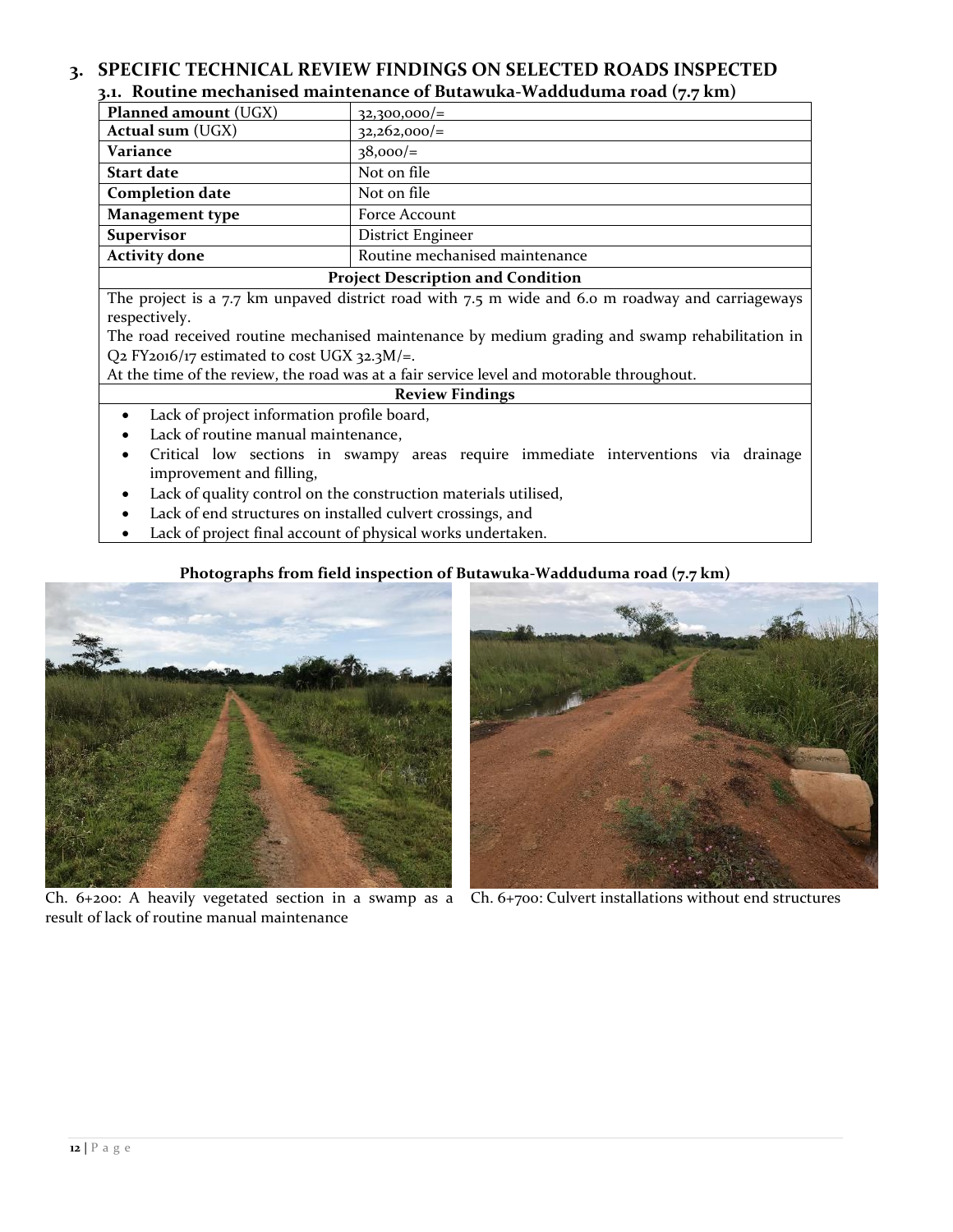## **3.2. Routine mechanised maintenance of Ntula-Kyabadaaza road (3.5 km)**

<span id="page-12-0"></span>

| , and the meeting mean manneriance of Nulla-Kyabauaaza Toau (3.5 Km),                                |                                |  |  |  |  |  |
|------------------------------------------------------------------------------------------------------|--------------------------------|--|--|--|--|--|
| <b>Planned amount (UGX)</b>                                                                          | $47,309,000/=$                 |  |  |  |  |  |
| <b>Actual sum (UGX)</b>                                                                              | $19,026,000/$ =                |  |  |  |  |  |
| Variance                                                                                             | $28,283,000/=$                 |  |  |  |  |  |
| <b>Start date</b>                                                                                    | Not on file                    |  |  |  |  |  |
| <b>Completion date</b>                                                                               | Not on file                    |  |  |  |  |  |
| <b>Management type</b>                                                                               | Force Account                  |  |  |  |  |  |
| <b>Supervisor</b>                                                                                    | District Engineer              |  |  |  |  |  |
| <b>Activity done</b>                                                                                 | Routine mechanised maintenance |  |  |  |  |  |
| <b>Project Description and Condition</b>                                                             |                                |  |  |  |  |  |
| The project is a 3.5km unpaved district road upgraded from a community access road. It has a $7.5$ m |                                |  |  |  |  |  |
| wide and a 5.5 m roadway and carriageways respectively.                                              |                                |  |  |  |  |  |
| The road received routine mechanised maintenance by reshaping, spot gravelling and drainage          |                                |  |  |  |  |  |
| improvements in $Q_4$ FY 2015/16 estimated to cost UGX 19M/=.                                        |                                |  |  |  |  |  |
| <b>Review Findings</b>                                                                               |                                |  |  |  |  |  |

- Lack of project final account of physical works undertaken,
- Poor drainage,
- Lack of routine manual maintenance, and
- Lack of project information profile board.

## **Photographs from field inspection of Ntula-Kyabadaaza road (3.5 km)**





Ch. 2+100: Gulleys as a result of poor drainage Ch. 2+500: Urgent cross culvert installation required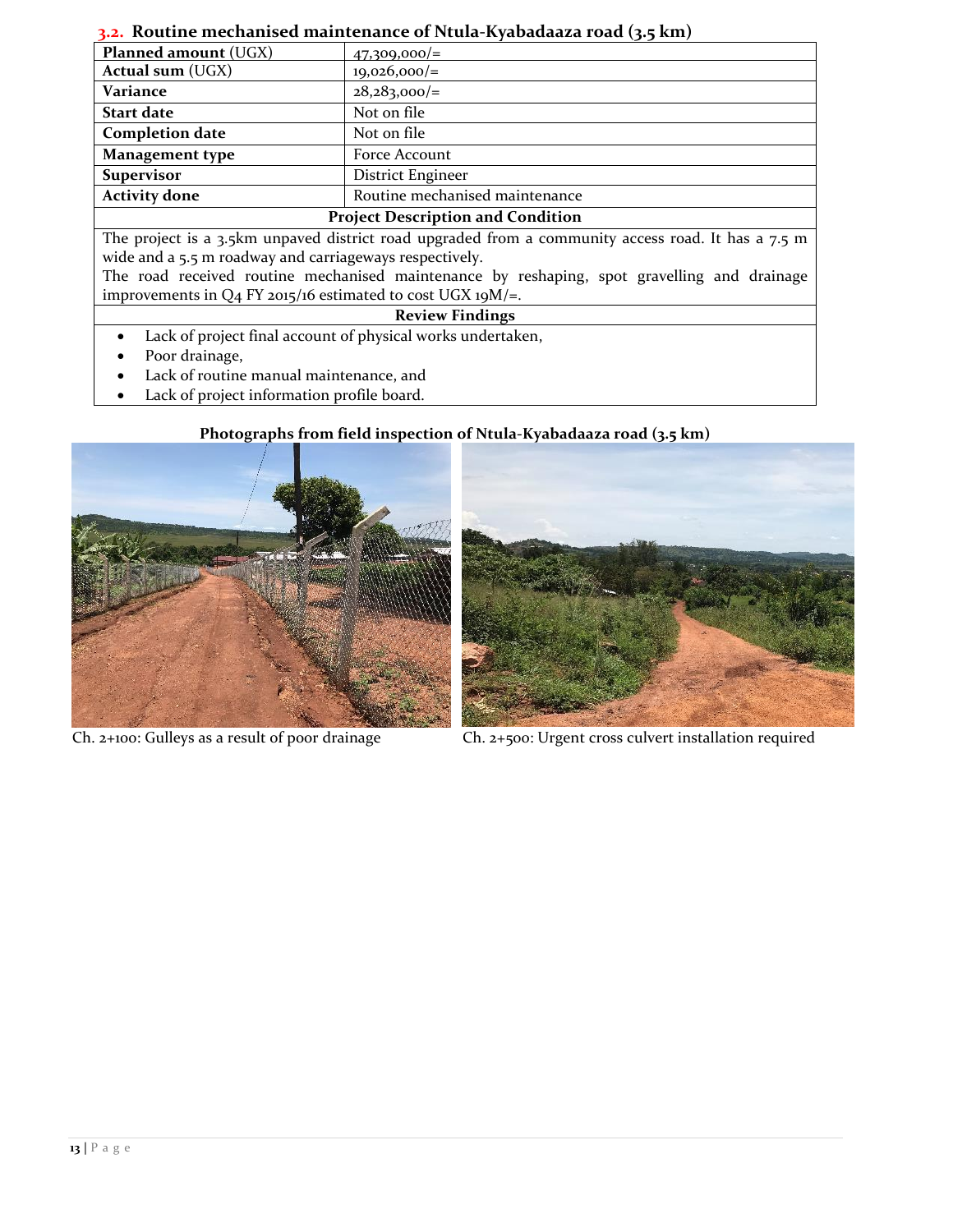#### <span id="page-13-0"></span>**3.3. Routine mechanised maintenance of Bulugu-Mugavu road (11 km)**

| <b>Planned amount (UGX)</b>                                                                                                                                  | $21,000,000/=$                 |  |  |  |  |  |
|--------------------------------------------------------------------------------------------------------------------------------------------------------------|--------------------------------|--|--|--|--|--|
| <b>Actual sum (UGX)</b>                                                                                                                                      | $20,956,000/$ =                |  |  |  |  |  |
| Variance                                                                                                                                                     | $44,000/$ =                    |  |  |  |  |  |
| <b>Start date</b>                                                                                                                                            | Not on file                    |  |  |  |  |  |
| <b>Completion date</b>                                                                                                                                       | Not on file                    |  |  |  |  |  |
| <b>Management type</b>                                                                                                                                       | Force Account                  |  |  |  |  |  |
| <b>Supervisor</b>                                                                                                                                            | District Engineer              |  |  |  |  |  |
| <b>Activity done</b>                                                                                                                                         | Routine mechanised maintenance |  |  |  |  |  |
| <b>Project Description and Condition</b>                                                                                                                     |                                |  |  |  |  |  |
| $1.1$ that is not allowed that $\mathcal{L}$ is $\Omega$ as a set in and $1$ . This case, this case of<br><b>APILIA ALGENTINE AND INTERNATIONAL PROPERTY</b> |                                |  |  |  |  |  |

The project is an 11km unpaved district road comprising of an 8km stretch and a 3km spur into an ungazetted community access road.

The road received routine mechanised maintenance by reshaping, spot gravelling and drainage improvements in Q2 FY 2016/17 estimated to cost UGX 21M/=.

#### **Review Findings**

- Lack of project final account of physical works undertaken,
- Narrow carriage way along the 3km spur,
- Un-gazetted 3km spur, and
- Lack of project information profile board.

#### **Photographs from field inspection of Bulugu-Mugavu road (11 km)**





Ch. 3+900: A worked section Ch. 9+500: Narrow carriageway and inadequate routine manual maintenance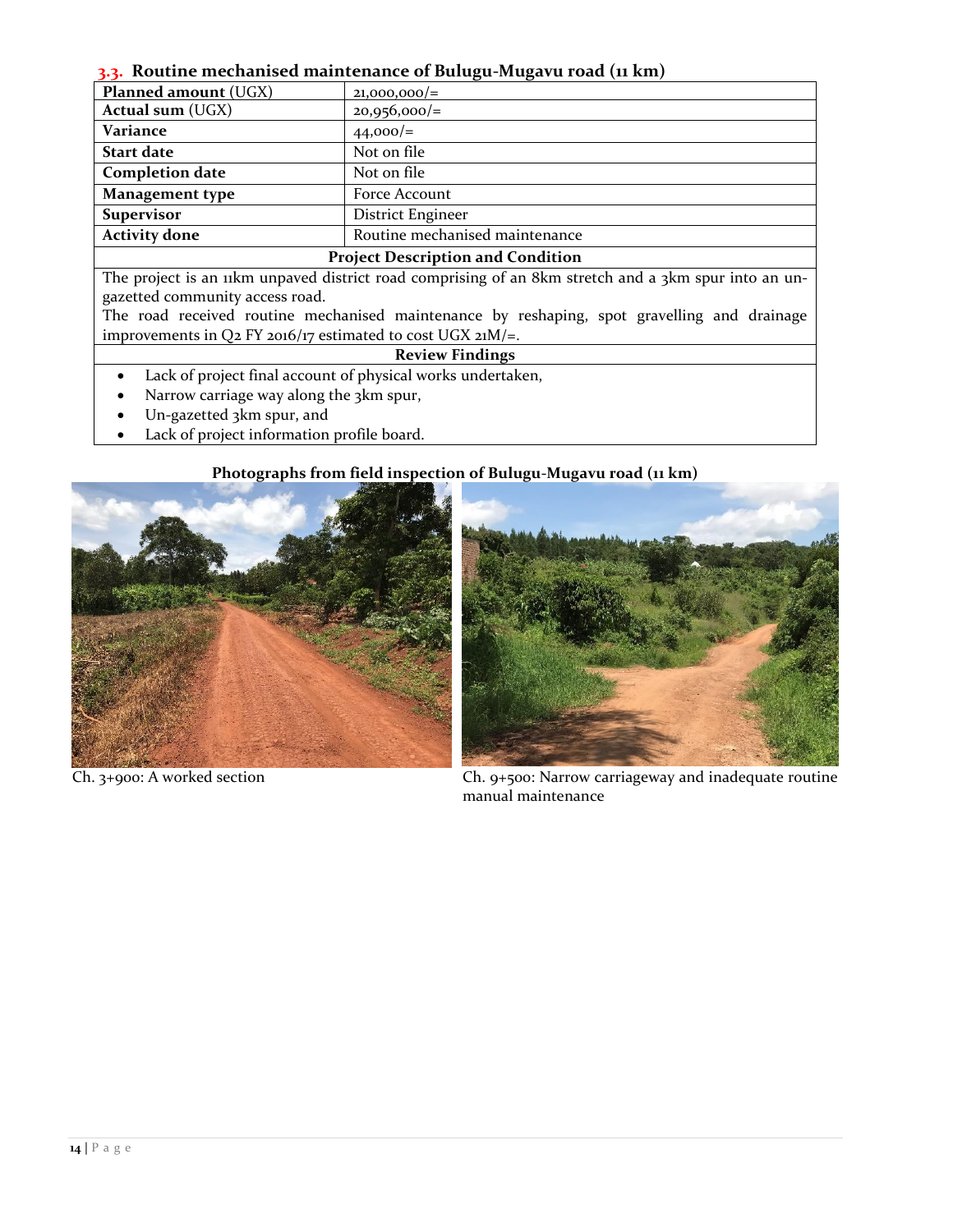## <span id="page-14-1"></span><span id="page-14-0"></span>**4. APPENDICES**

## **4.1 Appendix I - Schedule of inadequately supported expenditure**

| <b>Beneficiary</b> | Date       | PV No    | Amount     | Purpose                                               |
|--------------------|------------|----------|------------|-------------------------------------------------------|
|                    |            |          |            |                                                       |
| Kabula<br>trading  | 13.06.2016 | 02.06.16 | 9,054,000  | Fuel for routine mechanised maintenance of Kyabadaza- |
| Company            |            |          |            | Ntulla road                                           |
| Kayinga Geoffrey   | 23.08.2016 | 02.08.16 | 3,191,000  | Supervision of Bulungu-Mugavu road                    |
| trading<br>Kabula  | 05.12.2016 | 01.12.16 | 8,960,000  | Fuel for routine mechanised maintenance of Kitagobwa- |
| Company            |            |          |            | Lwamasaka road                                        |
| <b>TOTAL</b>       |            |          | 21,205,000 |                                                       |